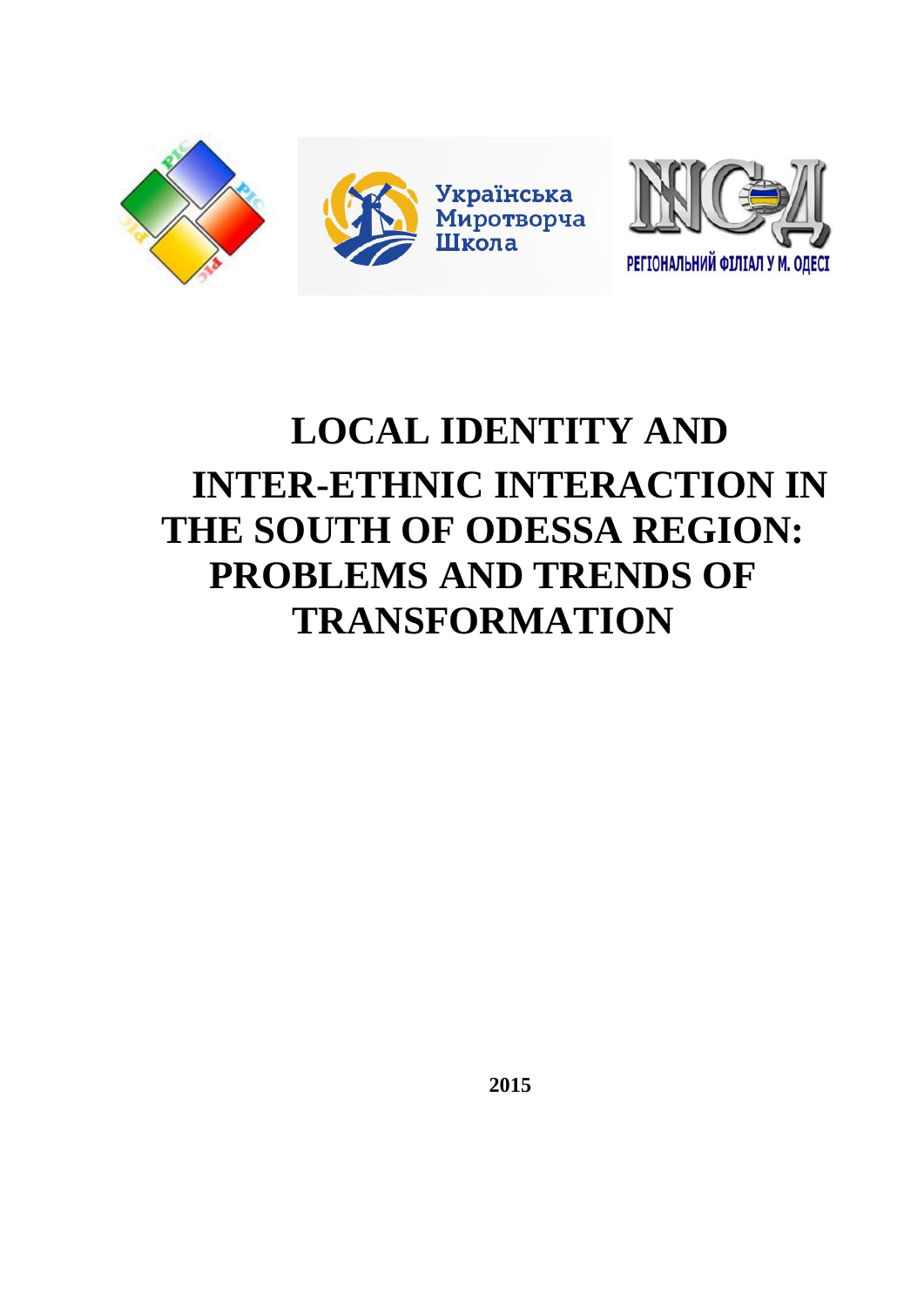**Working hypothesis** - verification of conflict potential existence and ethnicity-based separatist sentiments in the south of Odessa region.

**Research goal** - to assess major trends and risks of radicalization of public sentiments in Bulgarian, Moldovan and Gagauz communities of Odessa region.

**Methods of research**: in-depth interviews with representatives of ethnic groups, as well as focus group study conducted in Izmail in November 2014 were chosen as basic methods. Also open sources were analyzed (publications in Odessa regional media, websites of departments of Odessa Region State Administration which focus on ethnic interaction in Odessa region).

# **INTRODUCTION**

Odessa region is now one of the most multi-ethnic regions in Ukraine. While other border areas' multi-ethnic composition was the result of their historical transition from one state to another, as well as traditional cross-border processes of settlement of ethnic groups, demographic composition of Odessa region was formed also through the colonization of "free" land by representatives of various ethnic groups in the late 18-19 century after the transition of this territory from the Ottoman to Russian Empire. Because of these historical processes, the multi-ethnic composition of the center and some major cities as well as mono-ethnic settlement of the villages, mostly to the south of Odessa emerged.

For many years, this multi-ethnicity has been considered as an advantage in the region that showed sufficient tolerance and met the needs of most national cultural communities in the region. However, since 2014 the attempts to "heat up" an idea of separatist sentiments of individual ethnic groups in the south of Odessa region and even creation of the so-called People's Republic of Bessarabia have appeared. In addition, various ethnic groups in the south of Odessa region are considered more pro-Russian and express negative attitudes towards another wave of mobilization.

*Note: The average population of Odessa region in 2013 amounted to 2395.8 thousand of people. According to the 2001 census, the population structure of Odessa region is as following: Ukrainians - 62.8%, Russians - 20.7%, Bulgarians - 6.1%, Moldovans - 5% Gagauz - 1.1%, Jews - 0.6%. The most diverse in ethnic sense is the Danube region, where representatives of Gagauz, Moldovan, and Bulgarian minorities are settled in a compact way and constitute the overwhelming majority. There are 162 organizations of national-cultural pattern in the region, which are positioning themselves as the spokespersons of the respective ethnic communities.* 

*Bulgarians are concentrated mainly in the south and south-west of the region, particularly in Bolhrad (60.8%), Artsyz (39.0%), Tarutino (37.5%), Izmail (25.7%) districts.* 

*Moldovans are densely settled in the north and in the south of the region - in Reni (49.0%), Izmail (27.6%) districts.* 

*Representatives of Gagauz diaspora are densely settled in the south and south-west of the region in Bolhrad (18.7%), Reni (7.9%), Tarutino (6.0%), Kiliya (3.8%) districts.* 

Peculiarity of the south of Odessa region is that from 1940 to 1954 there was a separate territorial-administrative unit - Izmail region, which was ruled by Romania from 1941 to 1944 (part of the province of Bessarabia, which also included the territory of the Republic of Moldova). This area included, in particular, Artsyz, Bolhrad, Kiliya, Reni, Sarata, Tarutino, Tatarbunary districts and others.

Izmail district of Odessa region is one of the most multi-ethnic. In particular, in 23 settlements there live 55 thousand people: Ukrainians - 28%, Bulgarians - 26.98%, Moldovans - 26.73%, Russians  $-16%$ .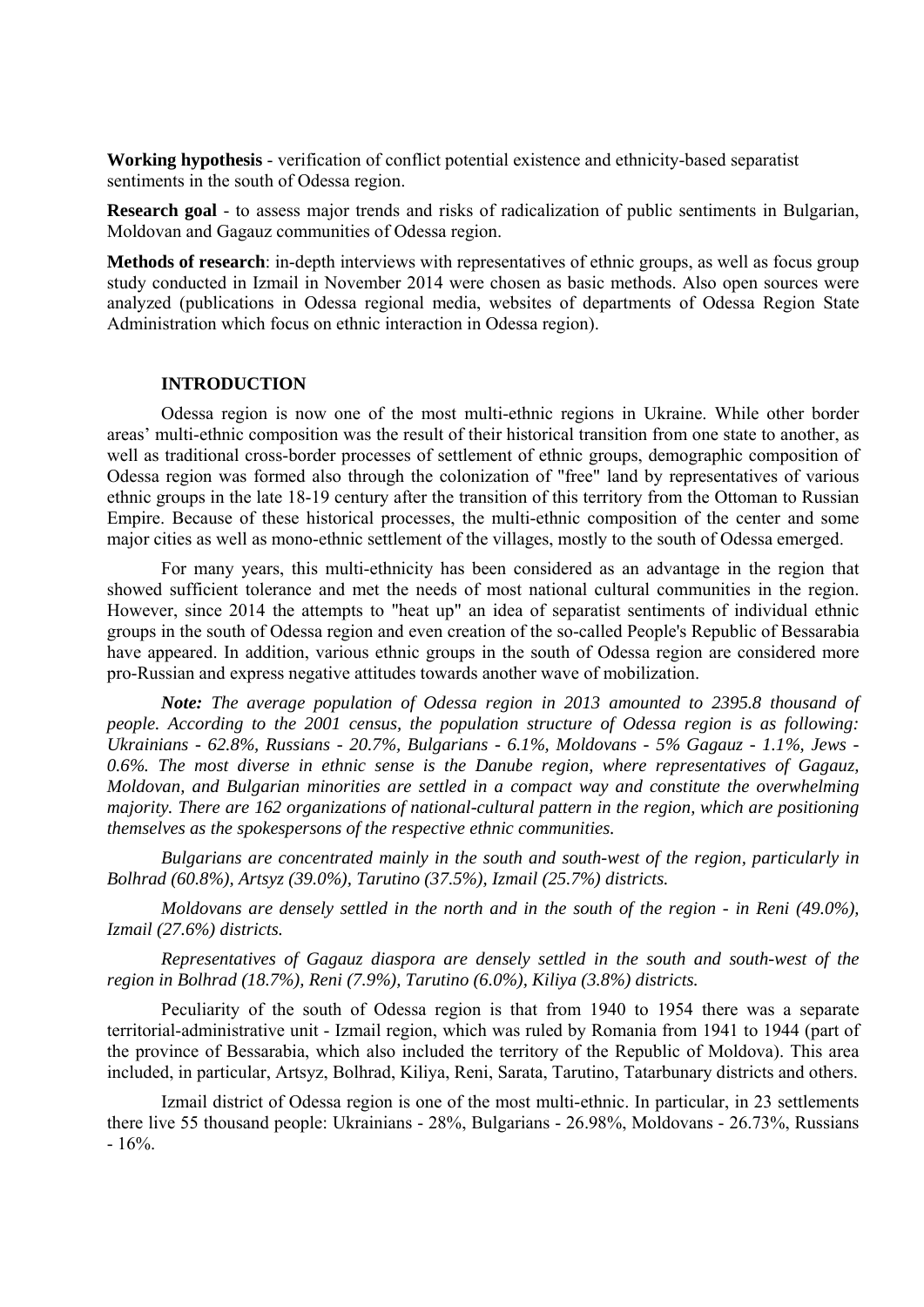On December 26, 2012, the new Program on Support for Development of National Minorities and Activities of Ethno-Cultural Communities of Odessa Region for 2013-2015 was adopted. Unfortunately, for the last 2 years this program has received minimal funding that does not allow using it to the fullest. Besides, in Odessa region there is a Council of Representatives of National Cultural Societies of Odessa region, affiliated with the Department of Culture and Tourism of Odessa Region State Administration. However, its affiliation with the department and not the head of Odessa Region Administration and its focus mainly on social and cultural issues reduces the weight of this advisory body.

#### **RESULTS OF RESEARCH**

**Attitudes to events of November 2013 - February 2014** are not different from the all-Ukrainian ones. Most respondents call these events "revolution of dignity." Respondents point out that ethnic conflicts were incited during this period artificially. In particular, among the examples there were cited the efforts to incite anti-Semitic sentiments in the country, or vice versa, to accuse members of "Right sector" in Odessa in anti-Semitic attitudes and actions.

**Attitude to the Crimean events** is controversial. The sentiments in Izmail region is a cause for concern. On the one hand, they reflect Odessa sentiments where civic consciousness is growing. On the other hand, there are some worrisome expectations present. In small towns and villages, the frame of mind is perceived as pro-Russian sentiments. Respondents especially pointed to "pro-Putin" sentiments in some Moldovan and Bulgarian villages of Izmail district. At the same time, respondents explain this by "economic" reasons because Russia was the main market for agricultural products from Moldovan villages, and they are losing this market now. In addition, it was noted that the period of the Russian Empire was symbolized by the allocation of land to these people, at the time when serfdom was spread on other territories. The Soviet Union was a period of economic prosperity of "Prydunavya" (Near Danube region), while during the last 20 years it has transformed into a depressive region with ports being closed and significant deterioration of socio-economic situation. That is why residents of this region have considerable nostalgia for the old days that are automatically associated with modern Russia.

Respondents believe that in Odessa events will not unfold according to the Crimean and Donbas scenario, also because "*after the events of May 2 there will be no open support*". But passivity in case of aggression is not being ruled out. There is a division in the ideological terms, not in interethnic ones.

However, respondents express the view that "*the cause of secession of Crimea is a result that for 23 years of independence, Ukraine has virtually ignored some regions, including Crimea, and if to project this situation to our region, we are just in the same situation*". It has been suggested that Bessarabia was peripheral to the Soviet Union and the situation has not changed in independent Ukraine. Therefore, there is a concern about possible social discontent like in Crimea, but there was noted some decline of these sentiments because of seeing the situation in Crimea. That is why they "*begin to assess more adequately consequences this all can lead to*", and choose social stability instead of foreign policy orientation.

At the same time, the main threat is felt coming from Transnistria, as it is believed that Russia's purpose is to connect Crimea and Transnistria. Assessments of the possible reaction of the population are ambiguous; the majority agrees that there will be no active support as in Donbass and wait-and-see position is most likely.

### **The question of self-identification and protection of rights**

**Answering the question "Whom do you consider yourself in the first place representatives of your national community or a citizen of Ukraine?"** the majority of respondents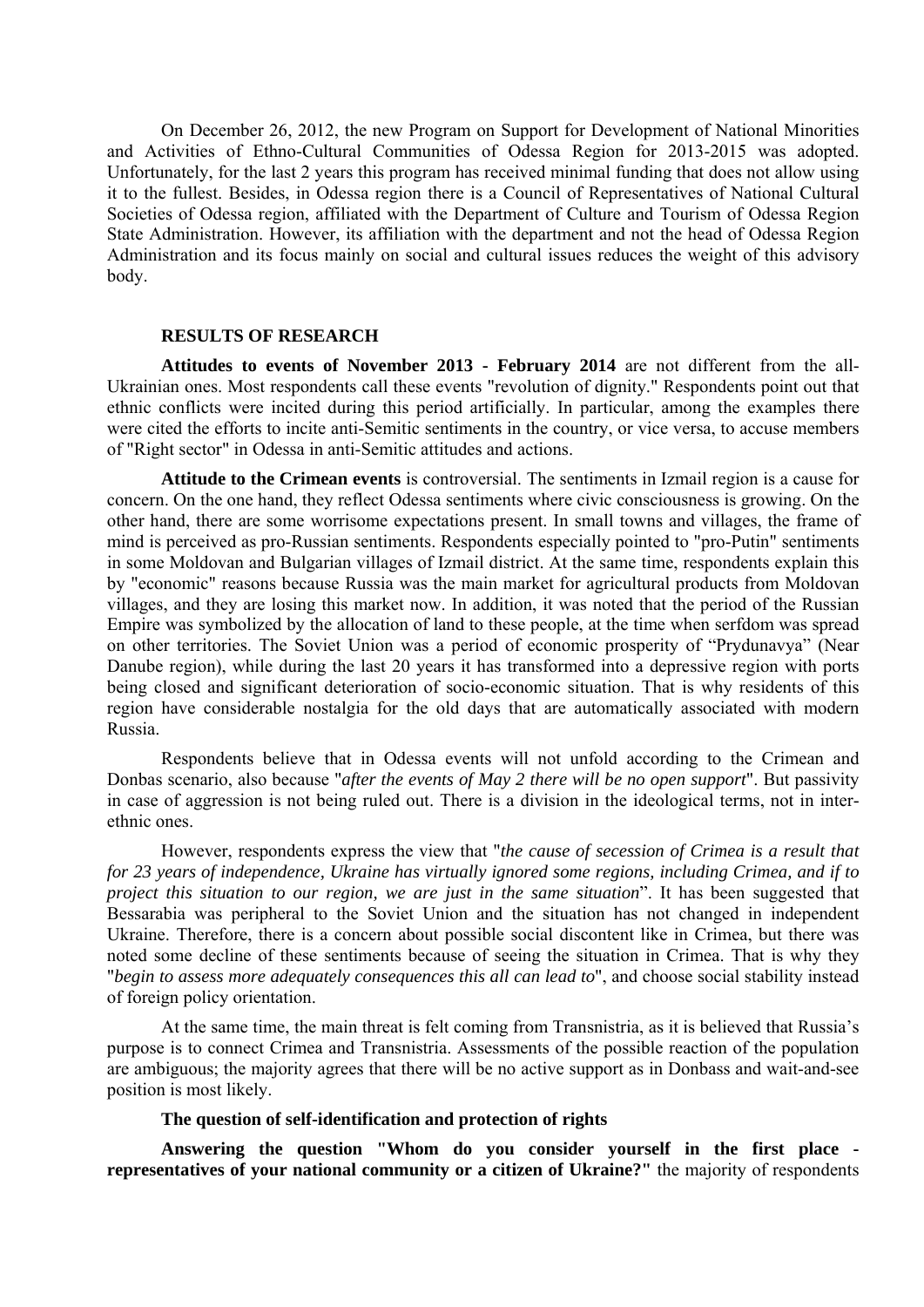chose "citizen of Ukraine". There is an increase of such a perception compared to previous years, when ethnicity came out on top and even influenced the political preferences if there was a candidate who clearly identified himself as a representative of certain ethnic minority. Some conflict potential can occur in mono-ethnic villages (e.g. Ozerne, Kamyshivka). The growth of pro-Ukrainian sentiments is witnessed alongside the developments in Donbass. Moldovan community stresses that increased embracing of Ukrainian civic identity began last year.

In addition, there is a strong local identity – identity of Bessarabia. Apart from mono-ethnic villages, in larger cities there is a significant mixing of blood due to historical reasons, that is why some respondents felt it difficult to unequivocally choose their national identity.

The low level of integration of the southern districts of Odessa region in all-Ukrainian information space, presence of strong local identification provide some grounds for triggering conflict potential in inter-ethnic relations. Rumors remained an important source of information for the population of Bessarabia. Often MPs elected from specified areas serve as a source of information and retransmitters of state's position.

Relative majority of study's participants are satisfied with how their language and cultural needs are met. However, there are two conflicting trends. On the one hand, in certain areas there is a decrease in the level of minority languages' teaching, because of the lack of time in school curricula, optionality of studies etc. On the other hand, there are schools where the main language of instruction is the language of a minority, where as a result of studies graduates are unable to speak Ukrainian, and sometimes even sufficient Russian, which leads to their exclusion from the subsequent studying process in Ukrainian universities.

However, some respondents stressed the importance of Ukraine's non-interference into internal life of communities. In fact, it was noted that Ukraine has traditionally created conditions for the development of national cultural societies, but the minorities themselves often do not use existing opportunities.

The majority of respondents indicated that the existing level of interaction with the "mother state" is quite satisfactory for them. At the same time, not any single participant of the research expressed the desire to acquire the citizenship of the "mother state", but stressed that such a problem exists mainly among the Bulgarian community. Some participants consider dual citizenship as a normal European practice, but most converged on the view that simplification of the Schengen visa regime would remove this problem, because one of the main reasons behind the wish to acquire dual citizenship was issue of mobility and employment of the population.

According to respondents, there are no problems with using Russian language in Izmail and Izmail district; everyone uses the language he/she wants. The problem of the Russian language has been manipulated from elections to elections. The language problem is more serious for older people because they did not study Ukrainian language at school.

However, some participants drew attention to the work of pro-Romanian "agents" in the region that has become more active in 2014. One of the "problems" according to respondents is the attempts of the Romanian side to unite the Romanian and Moldovan community in a single "Romanian" one. At the same time, locals quite clearly distinguish between these two communities. Villages Kamyshivka and Ozerne are referred to as the ones with the highest pro-Romanian sentiments.

One can state the absence of conflict between different ethnic communities. The perception of other ethnic communities is generally positive. The exception is Roma people because of "*their lifestyle*".

Most participants of research agreed that in the south of Odessa region there is an informal division of certain positions on a national basis. However, there is also the opposite situation. For instance, in Reni district where almost 70% of population is representatives of the Moldovan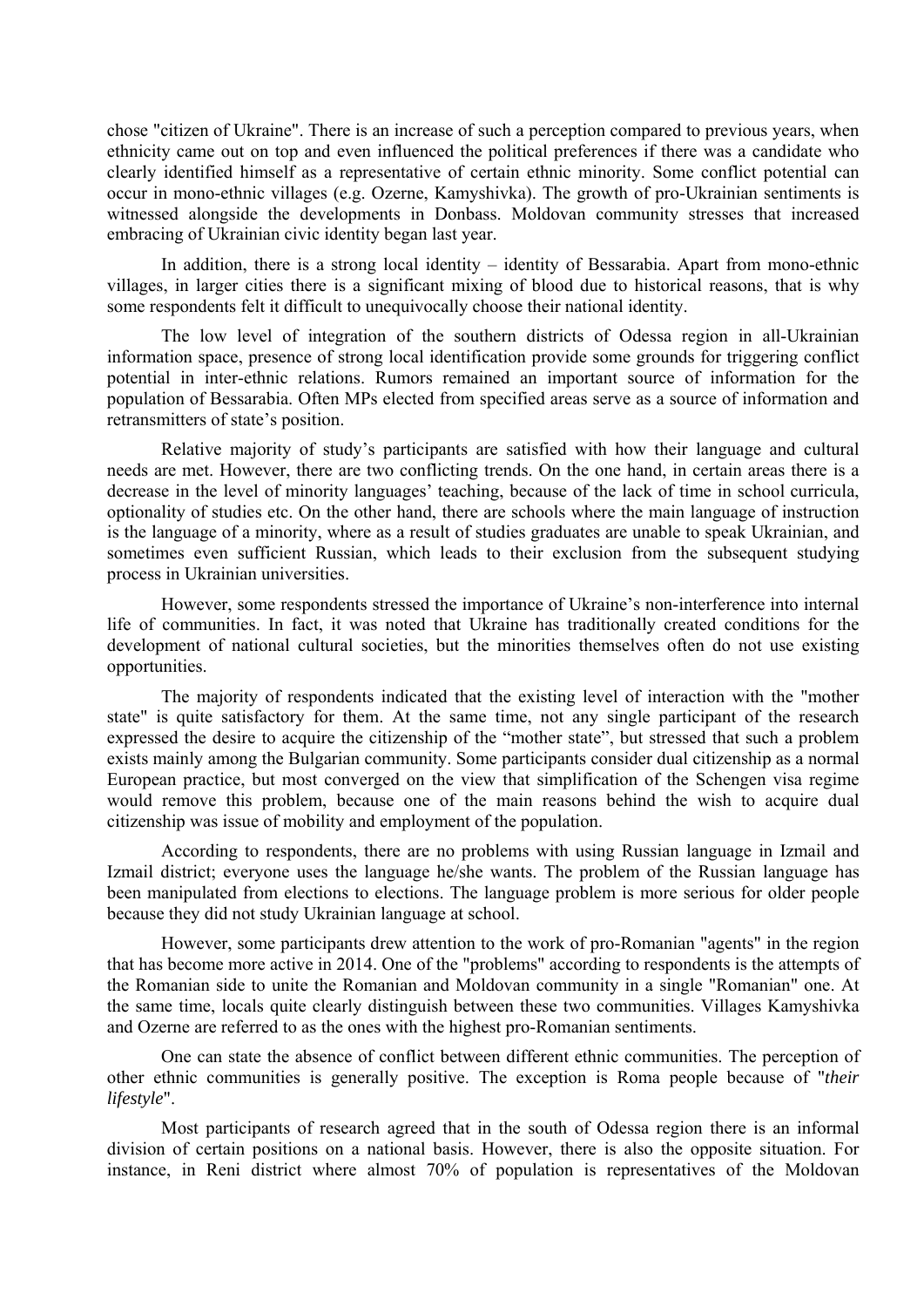community there has not been a single representative of Moldovan ethnic minority as a head of the District State Administration since Ukraine became independent. Some respondents noted the need of official introduction of quota representation for ethnic communities. At the same time, the assessment of the quality of work of the members of ethnic communities in elected bodies was not provided.

**Gagauz community in Odessa region**. From time to time a topic of creation of the Bessarabia People's Republic and threat of separatism on ethnic basis appear in information space of Ukraine. One of the recent studies is an analysis made by the *Da Vinci group*, published in November 2014 that highlights the major risks of creation of the BPR. As arguments dwells on increased risks of separatist movements based on ethnic factor, authors bring the results of parliamentary elections in 2014 when political parties of pro-Russian orientation got the majority in the districts No. 141-143 (places of compact living of Bulgarian, Moldovan, Gagauz minorities). The emphasis is put on the fact that Russia will try to destabilize areas densely populated by ethnic communities (creation of the Gagauz autonomy that would undermine both parts of Ukraine and Moldova).

We believe that these findings are provocative and baseless, because of: 1. Lack of proper communication and cooperation programs between the Gagauz communities of Moldova and Ukraine; 2. The lowest level of anti-Ukrainian sentiments among the Gagauz community compared to other minorities; 3. Scattered placement of compact residence of Gagauz people in Ukraine; 4. Lack of coordination between various national minorities whose association is implied in case of creation of the "republic".

This report and speculations on the subject caused quite a negative response from Gagauz minority in the south of Odessa region.

Interests of Gagauz people are represented in Verkhovna Rada of Ukraine (MP Anton Kisse who, despite belonging to the Bulgarian ethnic community is also dealing with the issues of Gagauz minority residing in the territory of 142<sup>nd</sup> constituency where he was elected). In Odessa Regional Council a group "Bessarabia" exists, led by a member of the Regional Council Yuriy Dimchoglo. At the same time, such a representation by ethnicity is unofficial.

Recently there started a negative process when an issue of political competition is transported into problems of national minorities whose representatives are actively involved in the political process. In late 2014 officials of the Regional Council has been accused of "discrimination" against **Bulgarians of Odessa region**. The basis for this was the refusal of the Odessa Regional Council to extend the contract with the director of the Odessa regional center of the Bulgarian culture in Bolhrad without explanation and claims to the candidate, as well as exclusion of All-Ukrainian Center of Bulgarian culture in Odessa from the list of NGOs which are provided subsidies for the rent of the buildings. Local Bulgarian media associated with MP Kisse - President of the Association of Bulgarians of Ukraine - called it a violation of rights of 150-thousand Bulgarian diaspora in the region. It was suggested that this is "*political retaliation because of the lack of support for the pro-regime candidate Serhiy Parashchenko whose interests were actively lobbied during the parliamentary elections by Oleksiy Goncharenko*" (parliamentary group "For Odessa!" headed by Goncharenko before he was elected as MP did not support the relevant decisions of Regional Council).

As for the **religious rights**, there is a visible cautious attitude to the Baptists whose numbers increased in recent years. Sometimes warnings of the Ukrainian Orthodox Church of Moscow Patriarchate against the expansion of the Romanian Orthodox Church can be noted. Absence of churches of the Ukrainian Orthodox Church of Kyiv Patriarchate is referred to as another disadvantage by the representatives of the Ukrainian community. It has no single church in the south of Odessa region because it cannot get land for the construction of churches. In addition, respondents noted active propaganda work of the Ukrainian Orthodox Church of Moscow Patriarchate that causes resistance among certain number of parishioners.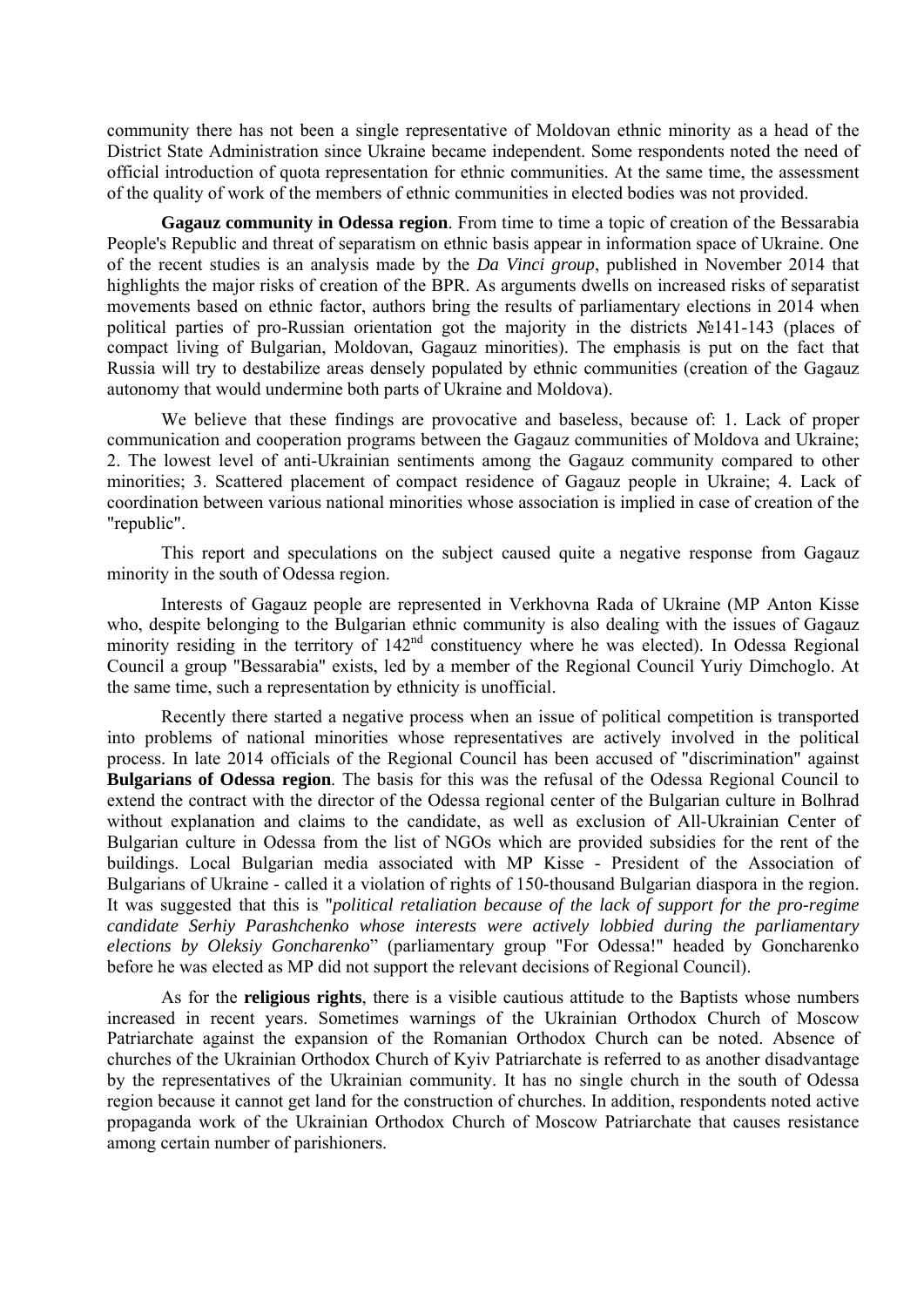However, all respondents indicated that there are no factors in Izmail that would interfere with the right to choose religion.

**European Union** is perceived as a civilizational choice, space for free movement, broad educational opportunities by most respondents. There was expressed a view that the decision to sign Association Agreement with the EU is "an act of self-identification". At the same time, expectations from signing the Agreement are less optimistic than a year ago. In particular, none of the respondents expects economic preferences for Ukraine. The essential reservation is a lack of information on the European Union and the Association, lack of information from the Government of Ukraine on the prospects and activities towards European integration.

Also among the Gagauz minority, there is a false perception of the European integration. Since the Gagauz autonomy of Moldova perceives the European integration as a takeover by Romania, and Moldovan government does not conduct proper information policy, these rumors and perceptions are transmitted to the Ukrainian Gagauz minority.

## **CONCLUSIONS:**

In general, inter-ethnic relations in the south of Odessa region are marked by tolerance and lack of separatist sentiments. Despite strong local Bessarabian identity, Ukrainian identity significantly increased during the last year.

Representatives of Moldovan, Bulgarian, Gagauz communities consider their linguistic, cultural and religious rights as sufficiently satisfied. At the same time, low socio-economic development of Danube region (Prydunavya), decline of infrastructure, high unemployment and lack of government's attention to the peripheral region create conditions for anti-Ukrainian sentiments and a sense of isolation from the Ukrainian state. Pro-Russian sentiments of certain communities are not caused by geopolitical choice but by economic orientation of markets of agricultural products and nostalgic sentiments.

There is an evident need for unbiased media coverage of the nature of the current state of interethnic relations in the south of Odessa region. Delivery of unverified information can lead to the creation of conflicts, spread of anxiety feeling among the population of southern areas of Odessa region.

Use of inter-ethnic relations and discrimination against certain ethnic groups as instruments of political struggle is unacceptable. Separate issue is the role of churches in a region where there is no Ukrainian Orthodox Church of Kyiv Patriarchate. Ukrainian Orthodox Church of Moscow Patriarchate is perceived as being sometimes a carrier of propaganda.

The issue of dual citizenship is not acutely on the agenda in the south of Odessa region and mostly linked to mobility problems and not to the desire to unite with the "mother state". Despite the cautious attitude to the European integration of Ukraine due to the lack of proper information on this subject, it is believed that introduction of a visa-free regime and further integration can remove the issue of dual citizenship and have a positive impact on economic development.

Among the main fears of residents of the south of Odessa region are possible expansion of a zone of military activities and attempts to destabilize the situation in the region because of the desire to connect Crimea and Transnistria. At the same time, there has been a change in sentiments and confidence in impossibility to implement the Crimean scenario because people witness negative socioeconomic situation in the Crimea and east of Ukraine.

Local government reform and decentralization were named by representatives of national communities as one of the tools to improve economic situation.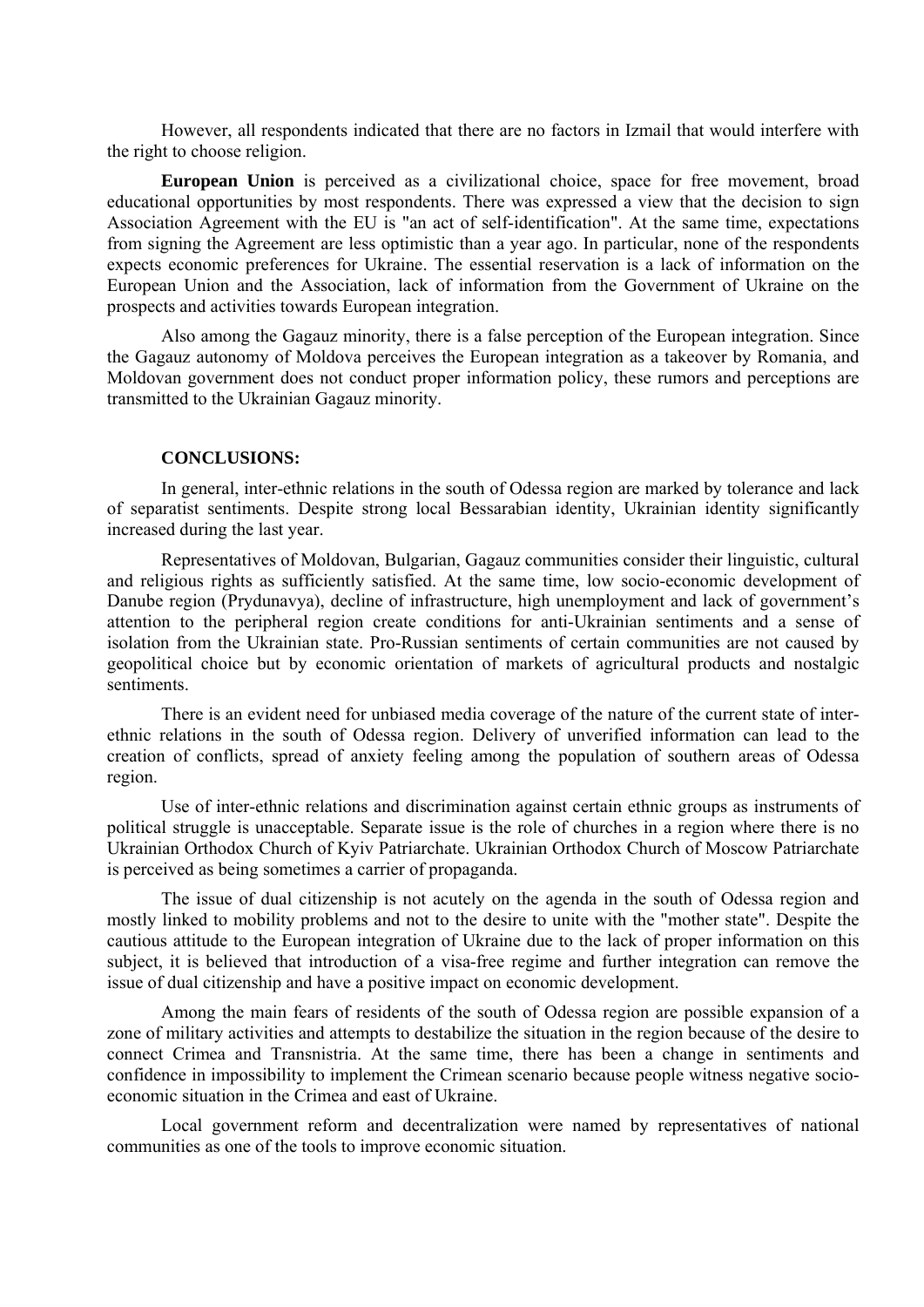## **RECOMMENDATIONS:**

1. It is necessary to implement State regional action plan on the development of Ukrainian Danube region (Prydunavya) for 2014-2017. One of its consequences would be ensuring the employment in southern districts of Odessa region that can serve as a significant factor in reducing conflicts.

2. In order to improve coordination of work with national minorities it is relevant to restore Department on Nationalities and Religions as a separate structure of the Odessa Region State Administration and to appoint individuals responsible for national minorities' issues in the respective district administrations. Existence of an independent department in Odessa region proved its effectiveness in the early 2000s and its restoration is supported by representatives of national minorities. In particular, it will facilitate the monitoring and forecasting of ethno-national problems and development of stable working mechanisms of interaction between executive authorities and local selfgovernment in the region with national cultural civil society organizations.

3. Odessa Region State Administration together with representatives of ethno-cultural communities should develop the concept of information interaction with the ethnic communities living in the south of Odessa region to integrate them into the information space of Odessa and Ukraine.

4. To promote cross-border cooperation programs in the framework of technical assistance programs from the EU (e.g. Eastern Partnership Territorial Cooperation Programme ‐ Ukraine - Moldova) that is able to increase the level of economic development of the region and pro-European aspirations.

5. To support projects of national and cultural cooperation and the use of methods of "public diplomacy", signing the agreements with the cities of the "mother states" that will allow meeting the needs of national and cultural minorities. Also, since Romania and Bulgaria are members of the EU and Moldova is on the path towards the European integration, this factor can facilitate in reducing the pro-Russian sentiments.

6. To provide outreach on government initiatives in the local media, to hold public hearings etc., to inform the population of the southern districts of Odessa region on current events and governmental initiatives, especially taking into account the spread of satellite TV (Russian channels) in the region.

7. Due to the crisis in communications between representatives of military commissioners and local population on the particularities of mobilization in southern districts of Odessa region, it is recommended to involve leaders of national and cultural communities to explain the essence, objectives and principles of the military service in Ukraine at this stage.